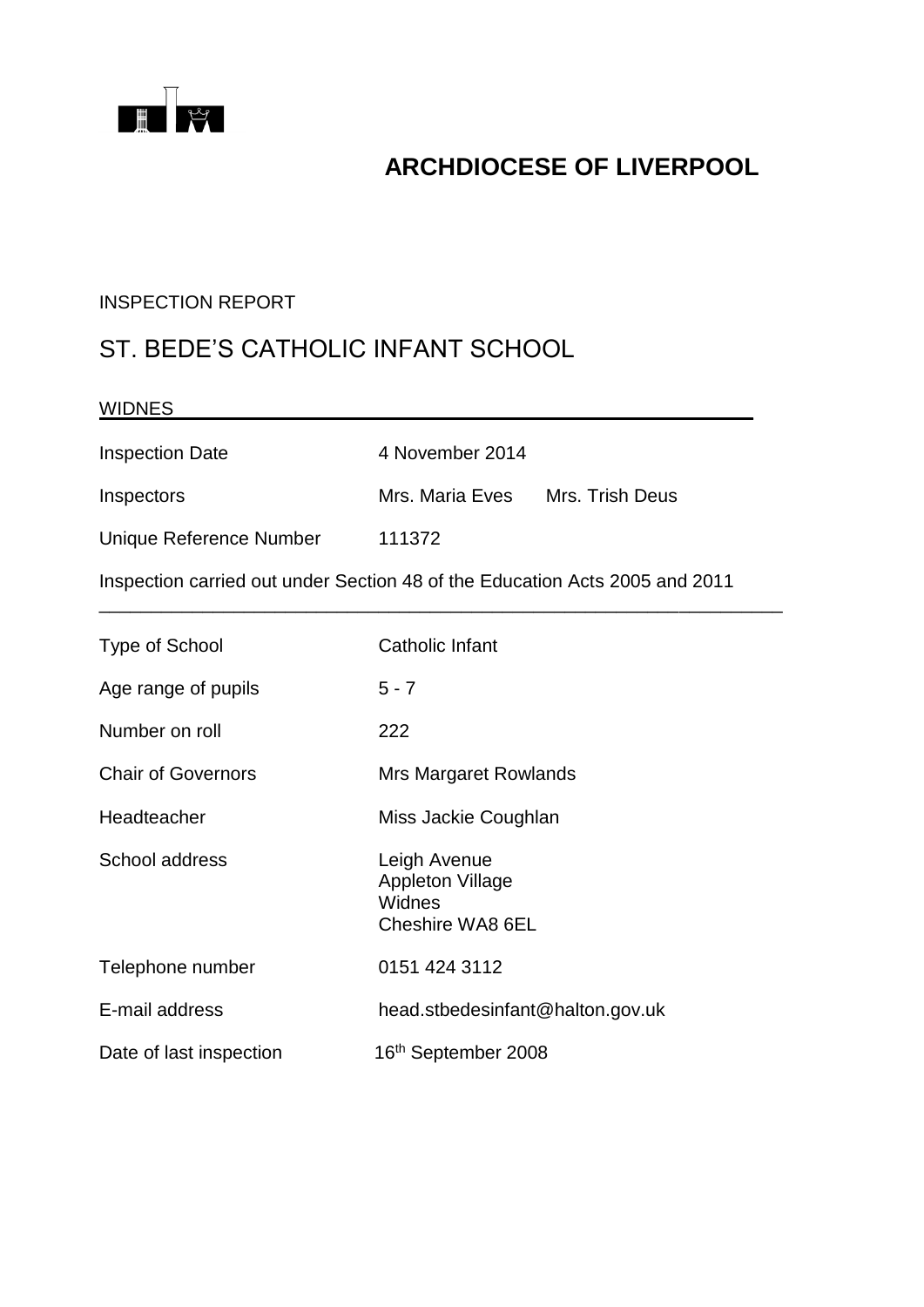# **Introduction**

This inspection was carried out under Section 48 of the Education Acts 2005 and 2011

The report of the inspection is produced for the Archbishop of Liverpool (Code of Canon Law 804 and 806) and for the governors of the school.

The inspectors are members of the Christian Education Department and their associates approved by the Archbishop of Liverpool for this purpose.

## **Information about this school**

- St. Bede's school is a large sized Catholic Infant school situated in Widnes, Cheshire serving the parish of St. Bede's.
- There are 222 children on roll of whom 214 are baptised Catholic, 8 come from other Christian denominations.
- There are 10 teachers, including the Headteacher, of whom 9 teach Religious Education and 8 have a suitable qualification in Religious Education. Nine teachers are baptised Catholic.
- Since the last inspection the Senior Leadership has remained the same, however there has been a change of Chair of Governors.

#### **Key for inspection grades**

- Grade 1 Outstanding
- Grade 2 Good
- Grade 3 Requires Improvement
- Grade 4 Inadequate

© 2014 copyright – Archdiocese of Liverpool. This document may be reproduced in whole or in part for non-commercial educational purposes, provided that the information quoted is reproduced without adaptation and the source and date of publication are stated.

\_\_\_\_\_\_\_\_\_\_\_\_\_\_\_\_\_\_\_\_\_\_\_\_\_\_\_\_\_\_\_\_\_\_\_\_\_\_\_\_\_\_\_\_\_\_\_\_\_\_\_\_\_\_\_\_\_\_\_\_\_\_

Further copies of this report are obtainable from the school.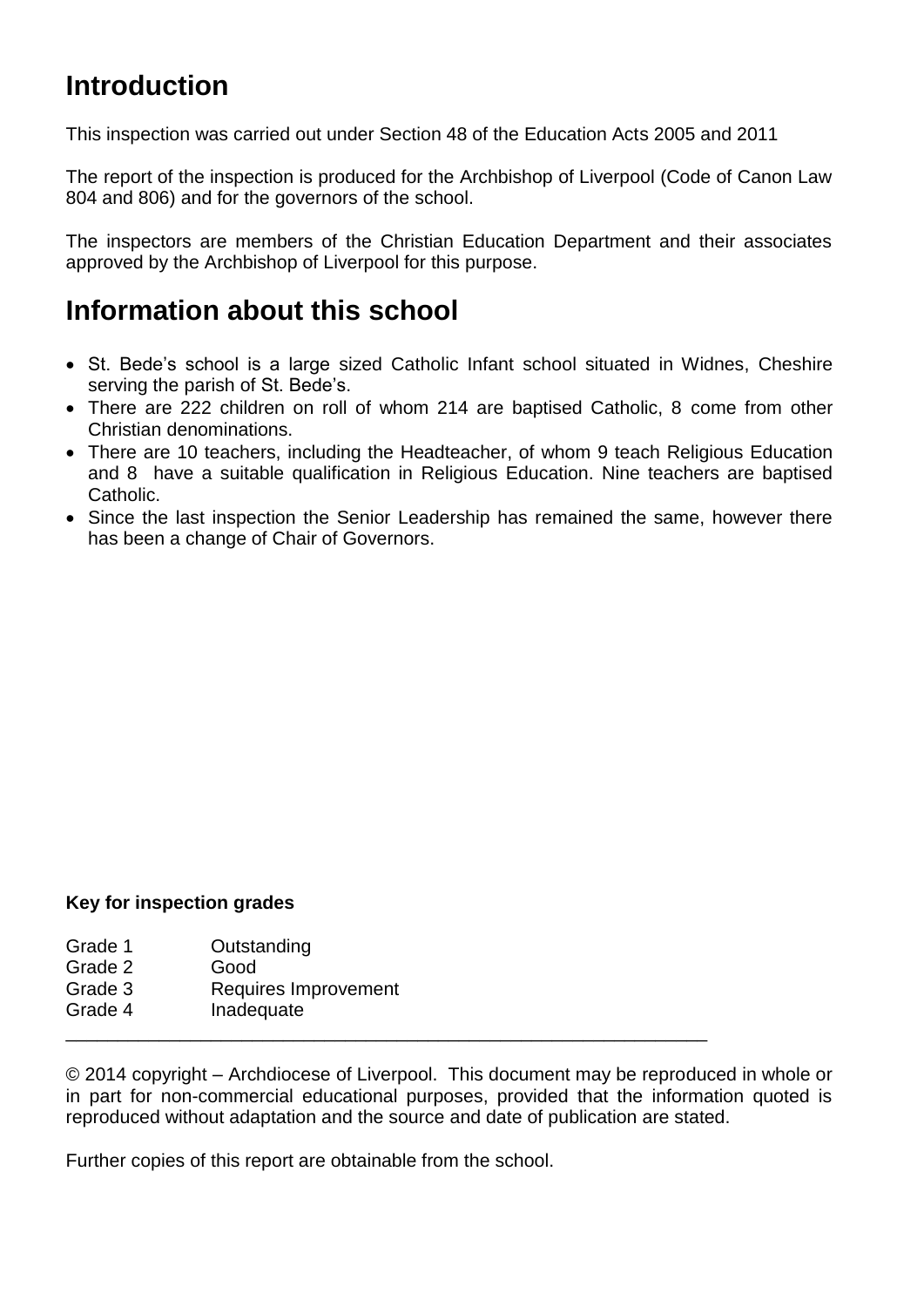# **Overall effectiveness:**

St. Bede's Catholic Infant School is an outstanding school in providing Catholic Education.

# **Inspection Judgements**

**The extent to which the pupils contribute to and benefit from the Catholic life of the school.**

- The extent to which the pupils contribute to and benefit from the Catholic life of the school is outstanding.
- There is a clear vision for Catholic Education that is embraced by the whole school community. This is a school where the wellbeing of every child is of paramount importance to all staff. Staff provide a secure, calm, nurturing environment in which all pupils thrive and are well cared for.
- Pupils know and understand the School's Mission Statement and understand the part they play within it. They are actively involved in its evaluation and a beautiful display using their own words depicts their understanding of how they live their mission. Children strive to do this by being 'Happy, Kind, Gentle, Loving, Caring, Trusting, Hardworking, Respectful and Playful'.
- Pupils have a strong sense of belonging to the school community and value and respect others. St. Bede's is a place where worship, faith, education and practice are central to school life.
- Pupil voice is a strength of the school and the school has achieved the Pupil Voice award. Pupils are encouraged to take on many roles of responsibility in the school and wider community. The School Council meets regularly and is actively involved in the life of the school representing the views of pupils, co-ordinating fund raising events and raising the profile of issues such as Eco Systems and Fair Trade and the school has been awarded Fair Trade status. Pupils are enthusiastically involved in biodiversity activities such as energy and water conservation, bug hotel, 350 Climate Change Action and Big Tidy Up. The school has achieved Global Awareness and the International Schools Award both Foundation and Intermediate Level. The school is also the first infant school to have achieved the Unicef RRSA award. Year 2 children act as Lunchtime Buddies and model playtime activities for the younger children in addition to demonstrating appropriate behaviour in the dining room. Class rotas ensure that all children take turns and share responsibility for class jobs. All of this outstanding practice encourages children in their understanding of fairness, respect, tolerance, democracy and service to others.
- Pupils are actively involved in developing the Catholic character of the school by the way they confidently participate in collective worship, lead whole school assemblies and participate in parish and community celebrations with enthusiasm and a sense of togetherness. For example, the parish Jubilee club are invited to join the school community for events such as the Nativity performances where, in addition to the performance, the children are actively involved in welcoming the Jubilee club members and organising refreshments. The very positive feedback received confirms how much the parish appreciates and looks forward to these occasions.
- Behaviour of pupils is outstanding. Pupils have a good sense of right and wrong and apply this in their personal relationships. They take an increasing responsibility for themselves and their actions.
- Education for pastoral care and personal relationships has fostered positive attitudes in pupils.
- Pupils praise and acknowledge the contribution of others. They show a readiness to embrace and celebrate their lived experiences. All pupils take part in an annual 'Awe and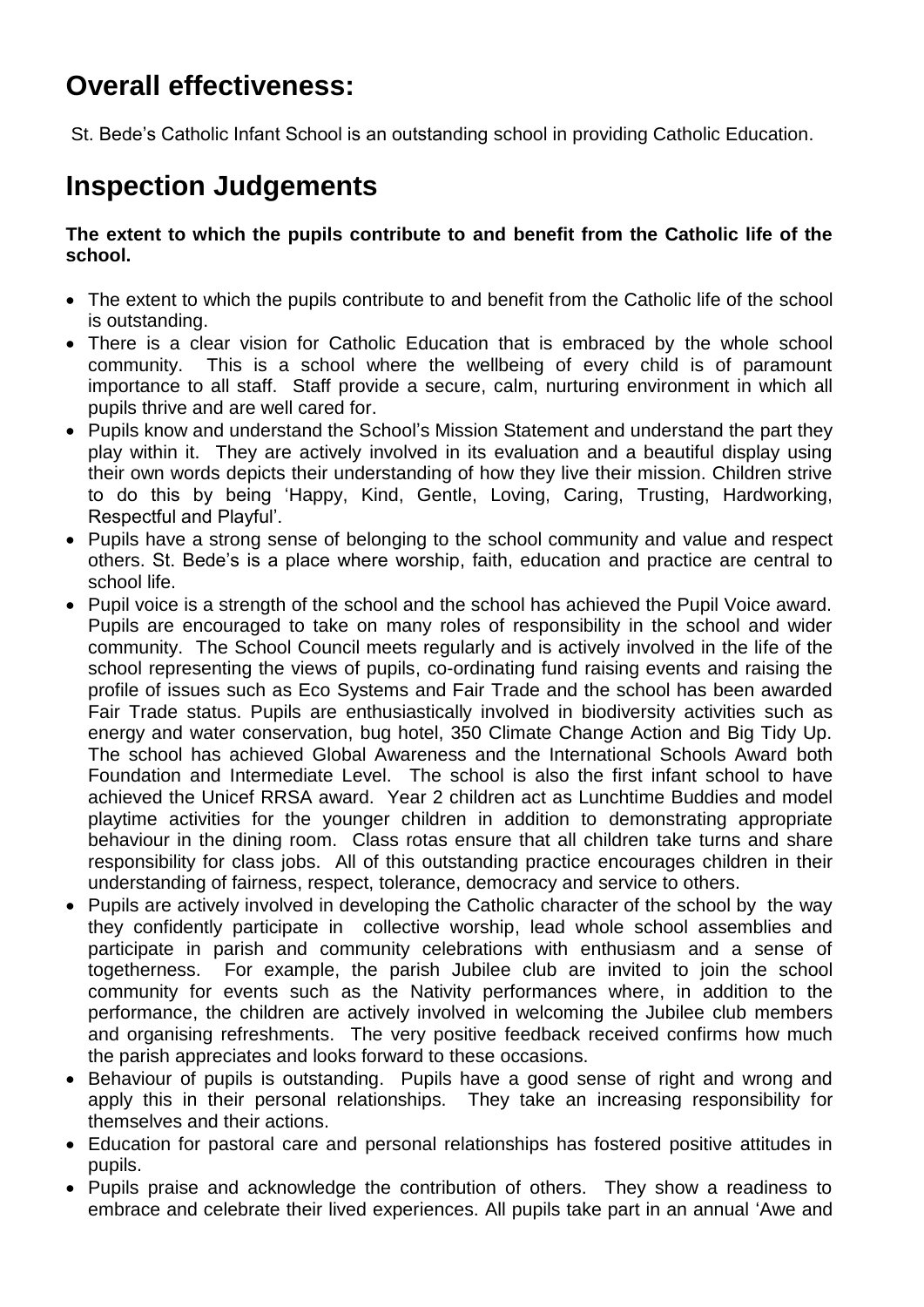Wonder' week where they are encouraged to recognise, share and celebrate their God given gifts.

- Pupils embrace opportunities to meet their potential in all aspects of school life and they are proud of belonging to St. Bede's school and parish community.
- Pupils display remarkable sensitivity to those less privileged than themselves and demonstrate high levels of personal commitment to working together for the common good. St. Bede's has established strong links with a school in Nepal in addition to supporting numerous local national and global charities, for example CAFOD, Operation Christmas Child, Nugent Care and Widnes food bank. They show respect and understanding of other faiths and religions.

#### **How well pupils achieve and enjoy their learning in Religious Education**

- Pupils' achievements and enjoyment in Religious Education is outstanding.
- Their attainment in Religious Education is outstanding.
- They make outstanding progress in relation to their starting points and capabilities.
- On entry to school many children have a limited knowledge and understanding of the Catholic faith.
- There is no difference in performance between pupils of different gender.
- Outcomes for pupils with additional or special needs are outstanding.
- Analysis of assessments undertaken provides evidence of pupils attaining theappropriate level for their age and stage of development in each key stage.
- Pupils are becoming increasingly more religiously literate. Their knowledge, understanding and skills are developing appropriate to their age or capacity. During the inspection pupils of all ages were able to discuss Religious Education with confidence and the level of recall and knowledge demonstrated was outstanding.
- Pupils are developing the skills that enable them to reflect spiritually, think ethically and theologically and are becoming more aware of the demands of religious commitment in everyday life. Evidence in books and conversations with pupils affirm that pupils are given many opportunities to reflect on the links between the life and teachings of Jesus and their own lives. Pupils' achievements are underpinned by resilience and resourcefulness and they demonstrate a tangible thirst for learning.
- Pupils' engagement in and enjoyment of their learning is outstanding as shown by their interest, enthusiasm and outstanding behaviour.
- Pupils are encouraged to work independently and collaboratively.
- Pupils are eager to learn and improve their knowledge, understanding and skills as they become independent learners.

#### **How well pupils respond to and participate in Collective Worship**

- Pupils' response to and participation in Collective Worship is outstanding
- They show interest, are fully engaged and make heartfelt responses and actively participate in Collective Worship.
- They act with reverence and are keen to participate in a variety of gatherings.
- Pupils' knowledge of prayer and liturgy is increasing.
- Pupils recognise that St. Bede's Infant School is a prayerful community and its Catholic character is reflected through the high quality displays and artefacts in the school environment. Pupils are familiar with a variety of prayer styles. They appreciate and are open to the Word of God in the scriptures.
- Pupils' enthusiastic singing enriches the prayerful experience. They reflect in silence and join in community prayers appropriately and with confidence.
- Pupils very confidently lead class based and whole school Collective Worship.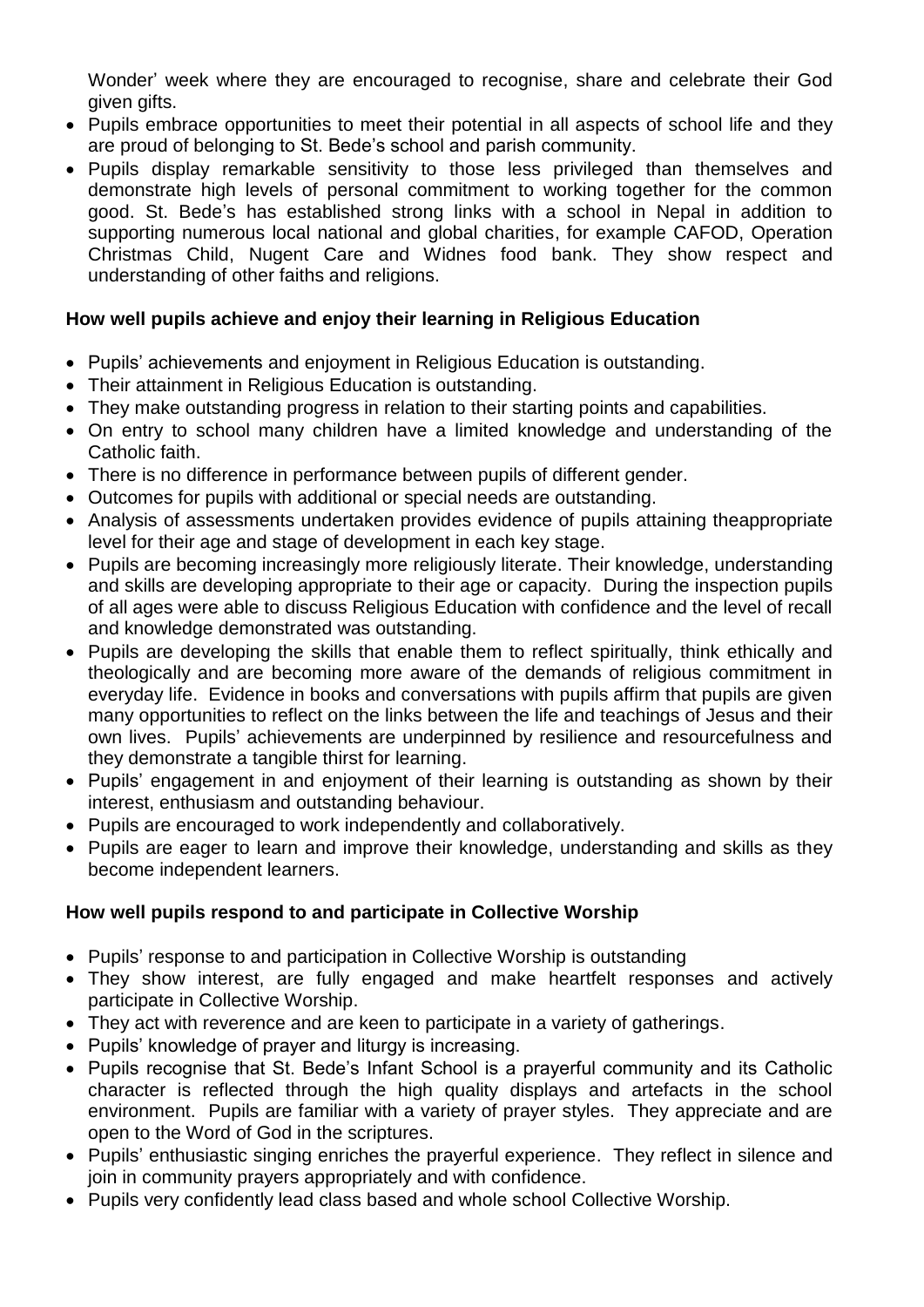#### **The quality of teaching and how purposeful learning is in Religious Education**

- The quality of teaching and purposeful learning in Religious Education is outstanding.
- The Religious Education curriculum is rich and creative in its approach.
- It is consistently successful in ensuring that pupils are interested and engaged and make excellent progress. Pupils have very positive attitudes to learning and they appreciate the wide range of teaching strategies employed by staff.
- Teachers display excellent subject knowledge and the outstanding teaching encourages pupils' enjoyment of and enthusiasm for Religious Education.
- Teachers take into account pupils' prior learning and ensure differentiated tasks when planning so that the work consolidates, builds and extends their knowledge and understanding.
- Highly effective questioning motivated, challenged and supported pupils enabling them to make excellent progress. Together with many examples of Talking Partners, role play and challenging extension activities, all teaching observed was outstanding.
- Teaching Assistants were outstanding in the way they sensitively supported encouraged and challenged pupils.
- Pupils are informed of their progress and how to improve both orally and through marking. They are given opportunities to discuss their work and how to improve. Effort and achievement are celebrated.
- The assessment of pupils work in Religious Education is outstanding.
- The school has highly effective assessment strategies which provide accurate and detailed information on the achievement of all the pupils.
- Teachers are able to identify how well pupils are achieving and tackle underachievement.
- Teachers enable pupils to evaluate their own work.

#### **The extent to which the Religious Education Curriculum promotes pupils' learning**

- The extent to which the Religious Education Curriculum promotes pupils' learning is outstanding.
- The curriculum is outstanding in meeting pupils' needs.
- The school, using the *Come and See* programme recommended by the Archdiocese, meets the requirements of the Curriculum Directory for Religious Education. Appropriate levels of the programme are being followed in different classes. This ensures complete Religious Education entitlement for each child and meets National and Archdiocesan requirements.
- Of the total curriculum time 10% is allocated to Religious Education. This fulfils the requirements of the Bishops of England and Wales.
- Planning ensures full coverage of the Religious Education programme. Imaginative and well planned strategies are deployed to enrich pupils' learning.
- The school implements new curriculum developments as appropriate.
- Enrichment activities have a positive impact on the curriculum. The Religious Education curriculum provides outstanding opportunities for pupils' spiritual and moral development and vocation.
- The curriculum is customised to meet the needs of groups and individuals.
- Children have explored the beliefs and values of other faiths and religions. This helps to promote tolerance and respect for those who think differently.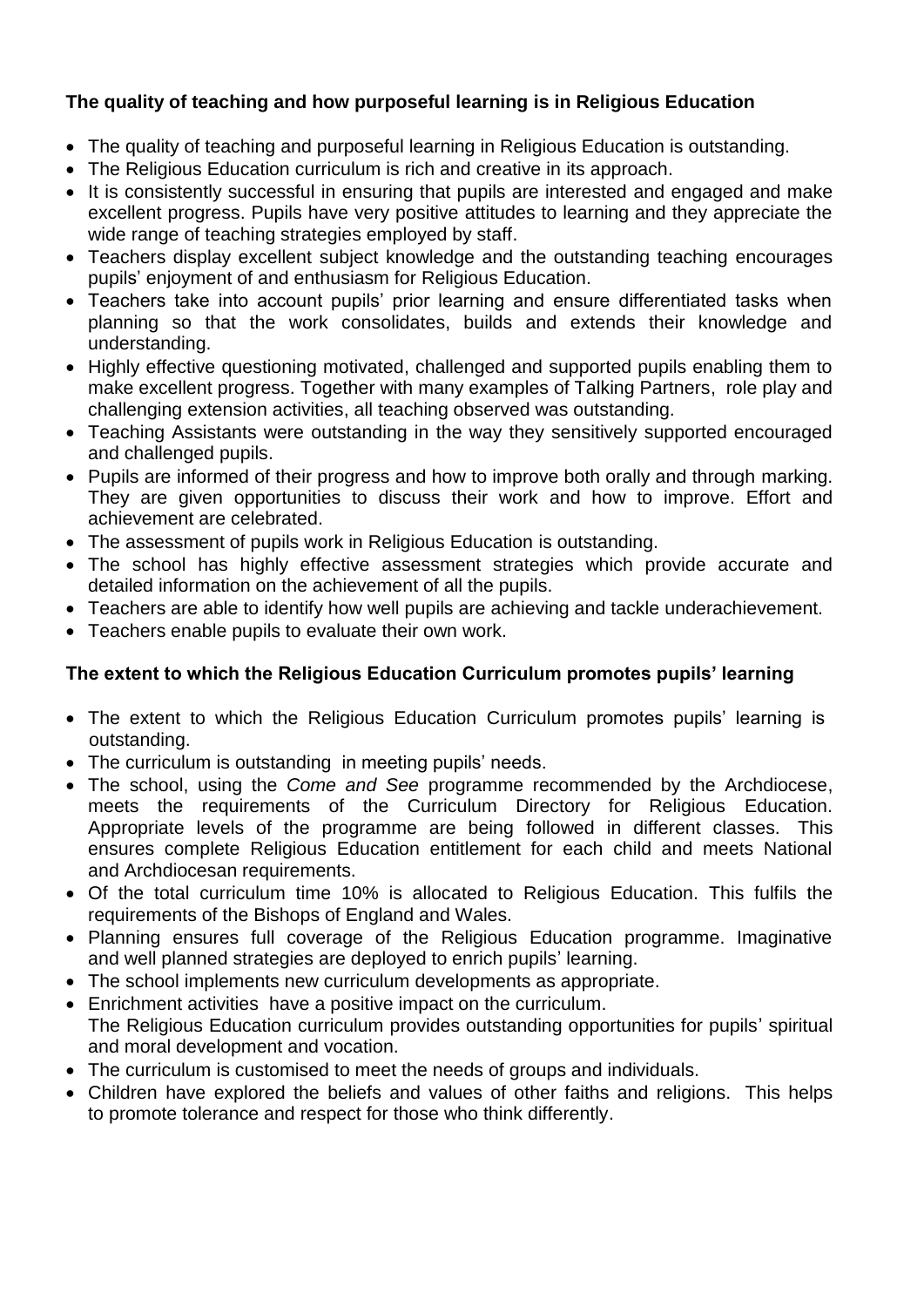#### **The quality of Collective Worship provided by the school.**

- The quality of Collective Worship provided by the school is outstanding. It reflects the Catholic character of the school and takes into account the variety of faith backgrounds among the pupils.
- Collective Worship has a high profile and is central to the life of the school.
- Collective Worship plays a key part in meeting the spiritual needs of the pupils. Opportunities are provided to enable full, active and conscious participation of the whole school community.
- Children are enabled to pray formally and informally using a variety of prayer methods and styles.
- The school provides opportunities for staff to develop the skills in planning, leading and evaluating Collective Worship.
- The teachers provide the necessary resources and opportunities to help children to develop the skills necessary to plan, lead and participate in Collective Worship and to evaluate it effectively.
- Opportunities are provided for parents, carers and the local and wider faith communities to participate in a variety of celebrations of the *Come and See* programme and the Church's liturgical year.

#### **How well leaders, governors and managers promote, monitor and evaluate the provision for the Catholic life of the school and plan and implement improvement to outcomes for pupils.**

- Leaders, governors and managers are outstanding in promoting monitoring and evaluating the provision for the Catholic life of the school. The Headteacher's inspirational and passionate leadership of the Catholic community of St. Bede's is instrumental to the school's success. She is ably supported by the gifted, hard working Co-ordinator and the dedicated governing body. All have high expectations and a shared vision with regard to the Catholic mission and ethos of St. Bede's Infant School in the way they plan and implement improvement to outcomes for pupils.
- This is reflected in the school's own Mission Statement. All who form part of the school community including parents, clergy, governors and children were involved in the development and review of the Mission Statement. Its aims and practical objectives direct and guide every aspect of school life and are a useful tool by which the school evaluates its effectiveness.
- Leaders, governors and managers are outstanding in the way they use monitoring data to evaluate the school's performance, celebrate, and plan future improvements.
- Excellent opportunities are provided for the staff and pupils to play an active part in Catholic life and Mission of the school. They know, own and live out their Mission Statement.
- The Self Evaluation Document provides evidence of the school's monitoring, searching analysis and self challenge and this rigorous analysis provides a basis to celebrate the school's strengths and areas for development.
- Staff are very well supported in their teaching through in-service training and continuous professional development. The school provides excellent induction to enable staff to further understand the Church's Mission in Education and play their unique part in it.
- The quality of Collective Worship is a strength of the school. It is effectively monitored and evaluated by leaders, governors and managers. An up to date policy is in place.
- A range of opportunities for spiritual and moral development are provided for staff and pupils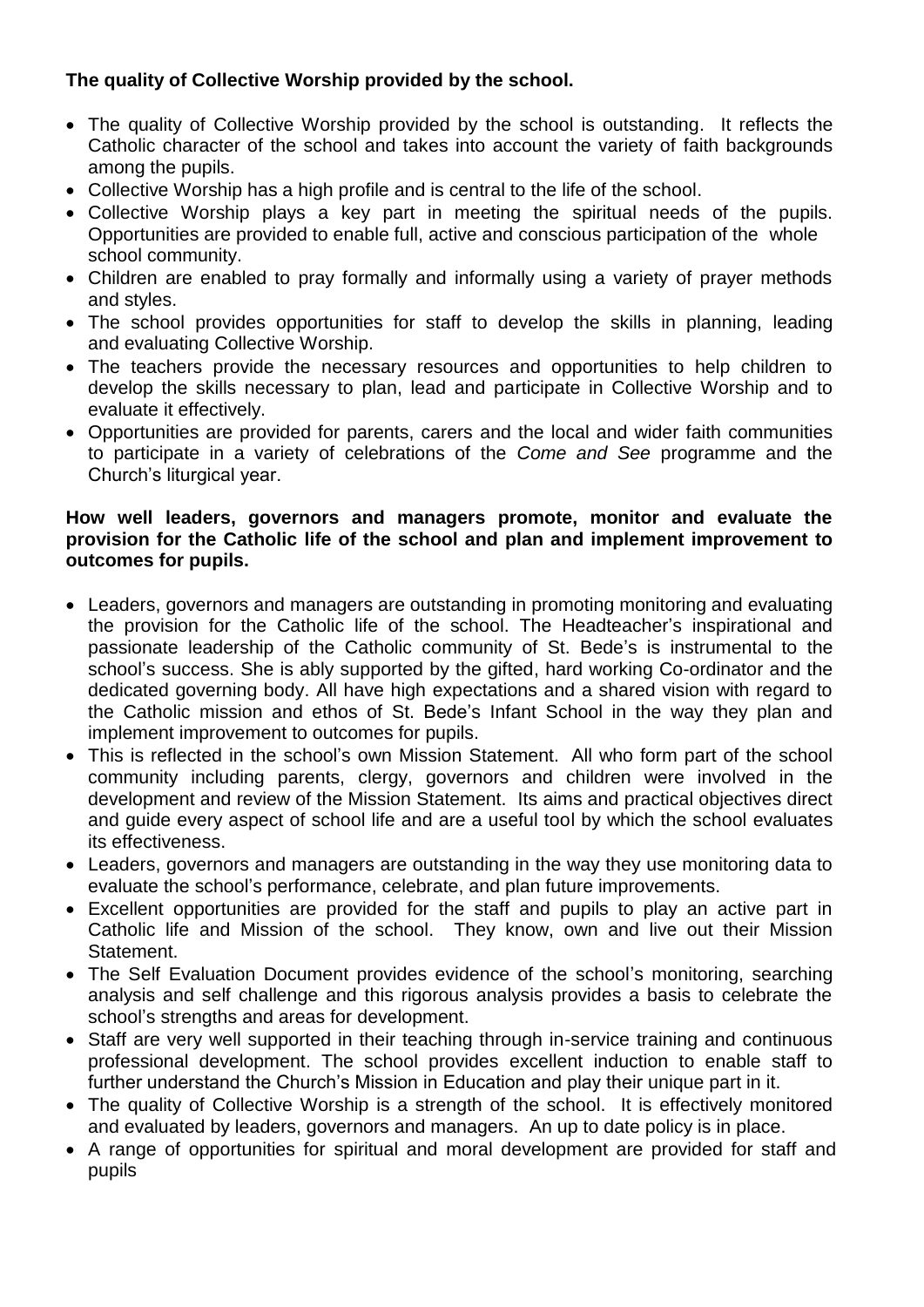- Leadership at all levels respects difference, values diversity and ensures equal opportunities for all.
- Prayer, worship and the liturgical life of the school reflects and respects the religious diversity within the school.
- There are positive relationships at every level within the school and this is a strength.
- Parents are consulted regularly and involved in a variety of ways in the life of the school, for example through questionnaires, attendance at assemblies and school celebrations.
- Governors are outstanding in fulfilling their responsibilities. They are incredibly hard working and committed. They regularly visit school and they are well informed. Governors continue to effectively shape the direction of the school through an appropriate level of challenge and support.

#### **How well leaders, governors and managers promote, monitor and evaluate the provision for the Religious Education of the school and plan and implement improvement to outcomes for pupils.**

- Leaders, governors and managers are outstanding in promoting, monitoring and evaluating the provision for the Religious Education of the school and in the way they plan and implement improvement to outcomes for pupils.
- Monitoring data is used effectively to evaluate the school's performance and plan for future improvements.
- There is a robust programme for the monitoring and evaluation cycle.
- Teaching and learning is monitored regularly and appropriate feedback and support given as necessary. Good practice is shared and celebrated.
- Continuing professional development opportunities are provided for all.
- Assessment information is collated and tracked by the subject leader and shared with the leadership team, governors and parents.
- Formal assessment tasks are undertaken in line with Archdiocesan guidance.
- The subject leader is outstanding in guiding Religious Education. She demonstrates enthusiasm, determination and great commitment. New initiatives are introduced when appropriate. Good documentation guides and directs all staff in the delivery of the subject. This is updated as necessary.
- The Self Evaluation Document is rigorous in identifying targets, timescales and lines of accountability.
- Curriculum outlines are provided for parents who are consulted on different issues depending on the topic being covered.
- Achievement and effort are celebrated.

## **What the school needs to do to improve further?**

 To further develop the excellent website links across all aspects of the Catholic life of the school, this will support the ongoing evangelisation of the whole school community.